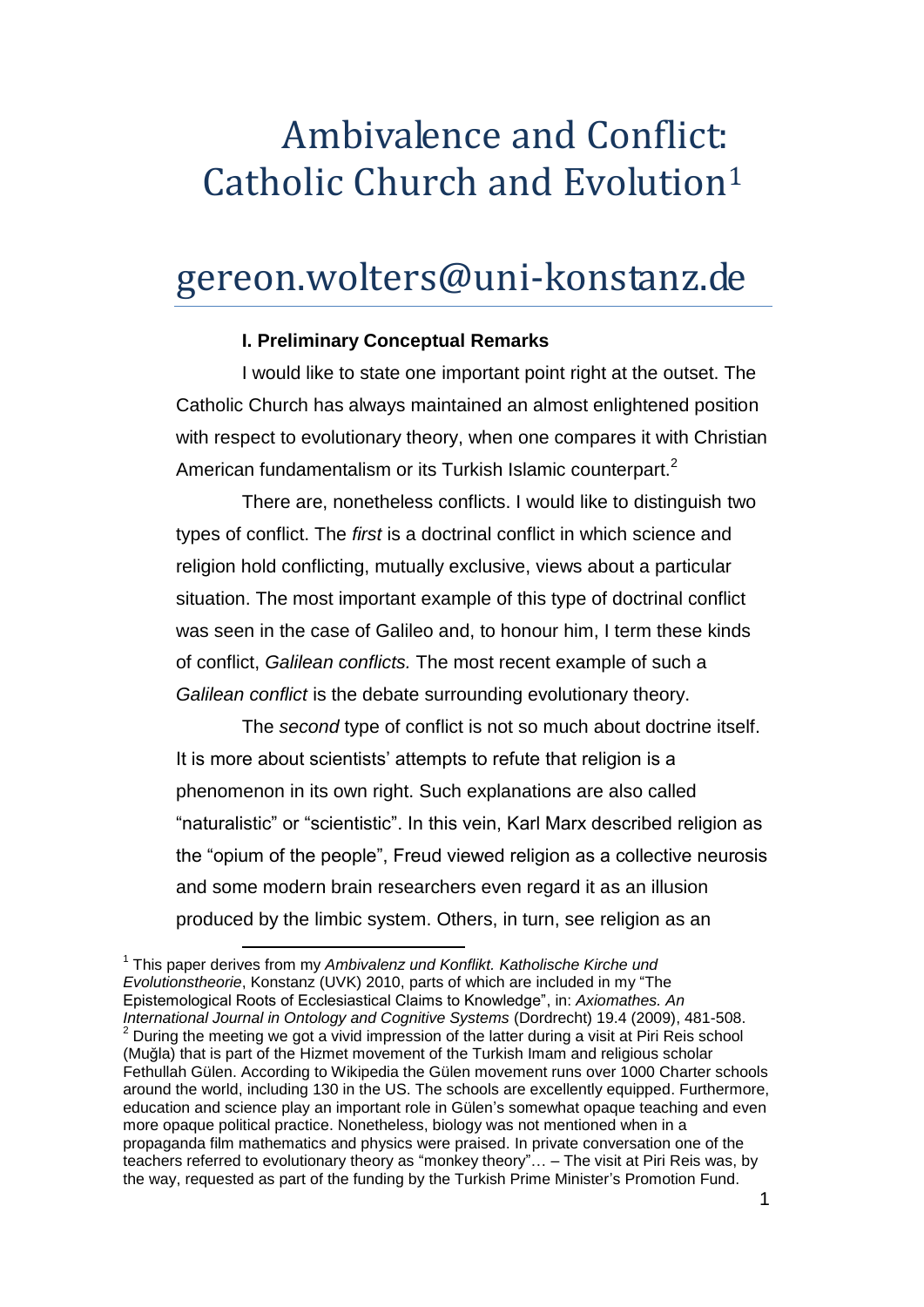important component of the evolution of social behaviour; while others like Richard Dawkins explain religion as a by-product of evolution. As in all these approaches religion appears as illusory, I would like to term these types of conflicts *Freudian conflicts*, because the word "illusion" appears in the title *The Future of an Illusion* of Freud's book on the topic.

### **II. Galilean Conflicts on Evolution**

The Galileo affair has been a deep embarrassment to the Church ever since the second half of the 17th century when it became clear to almost everybody in Rome that Copernicanism was far from being "philosophically absurd and false" or "heretical".

Having become sort of prudent the **ecclesiastical authorities** kept a low profile throughout the first hundred years of Darwinian evolutionary theory. They seemed to have learnt their lesson from the Galileo Affair and kept their noses out of scientific debates, at least as far as making any official announcements about evolutionary theory is concerned. This is the more surprising as the topic of human evolution as – among other things – also dealing with the nature of man is much closer to central tenets of Faith than Copernicanism.

The first official and explicitly public and path breaking statement on evolution by a Church authority is the Encyclical *Humani Generis*, promulgated by Pope Pius XII in 1950. On the whole, this Encyclical expresses a rather relaxed position with respect to evolution. But although it does not instigate a Galilean conflict it nonetheless does intimate *possible* Galileo-like problems.

The text is somewhat obfuscated, however, by the low epistemological expertise, which has characterized documents of the Church up to the present day.

Talking about empirical science the Pope distinguishes between "clearly proved facts" and "hypotheses". However, as, by definition, all universal statements in empirical science are hypotheses, it seems more likely that the Pope is actually distinguishing between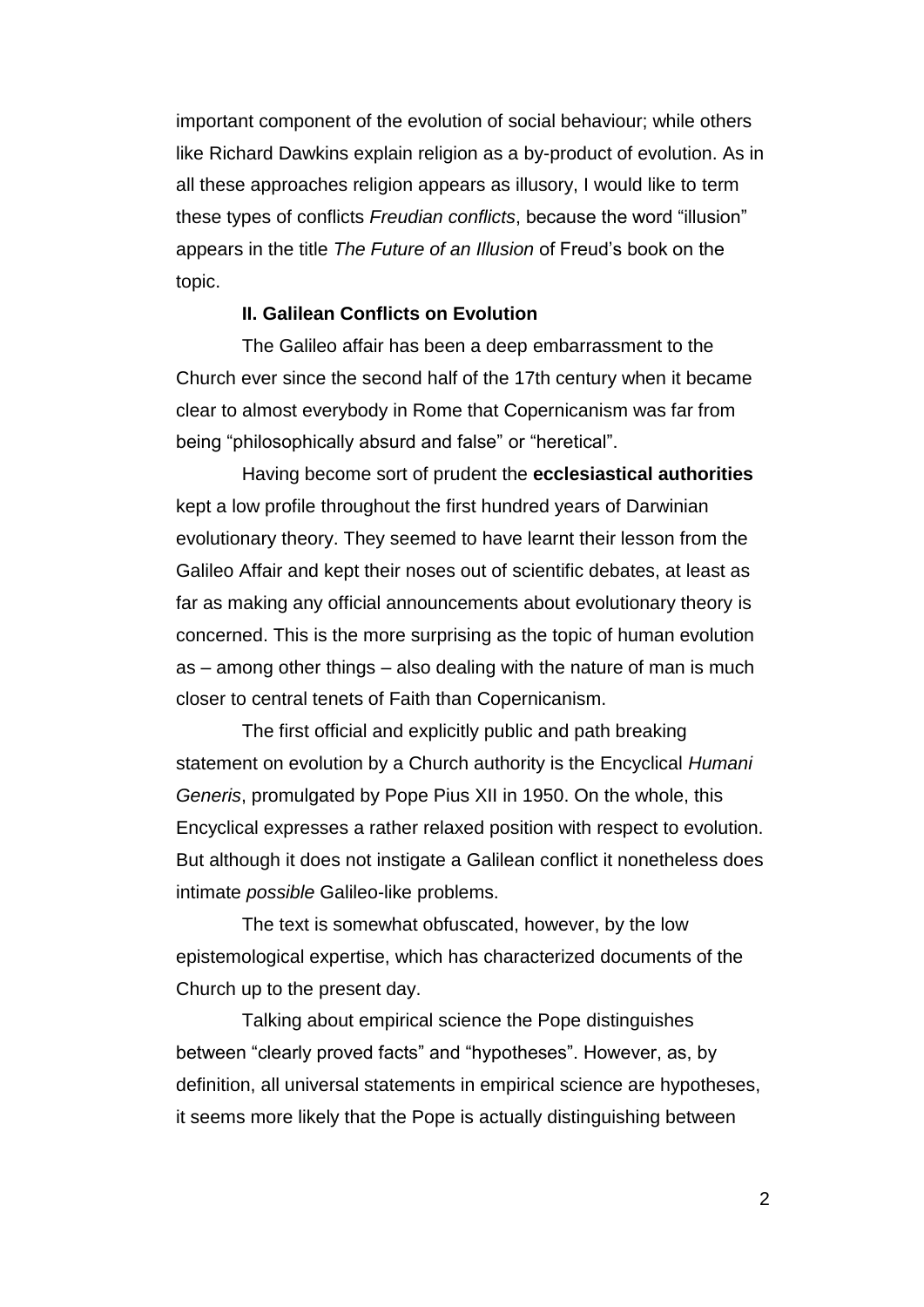hypotheses that are strongly supported by empirical evidence and hypotheses that lack sufficient empirical evidence.

In this light, we can say that Pope Pius XII:

1) accepts evolutionary theory as a scientific theory as long as it does not contest

a) God's creation of the human soul and b) the monogenic origin of mankind (which contradicts all scientific evidence)

2) The Pope requires that evolutionary "hypotheses" have to be "submitted to the judgement of the Church." Whether this also holds for "proved facts", remains unclear.

3) does not speak out on whether he thinks that evolution is a historical fact of the history of the earth.

The next pronouncement of the Church concerning evolution can be found in the *Monitum*, a warning against the writings of Jesuit palaeontologist Teilhard de Chardin, issued by the Holy Office on June 30, 1962 and reiterated on July 20, 1981.

The *Monitum* clearly illustrates two important points. 1) The Church is not interested in engaging in a Galilean conflict about evolution and explicitly refrains from interfering with matters of science. 2) The Church maintains a cautious and expectant position with respect to evolutionary theory.

This caution seems to be thrown to the wind in a famous letter by John Paul II to the Pontifical Academy on October 22, 1996. In this letter, Pope John Paul II confirms the position taken by Pius XII in *Humani Generis*, but with one decisive qualification:

"Today, almost half a century after the publication of the Encyclical [*Humani Generis*] new knowledge has led to the recognition of the theory of evolution as more than a hypothesis. It is indeed remarkable that this theory has been progressively accepted by researchers, following a series of discoveries in various fields of knowledge. The convergence, neither sought nor fabricated, of the results of work that was conducted independently is in itself a significant argument in favour of this theory."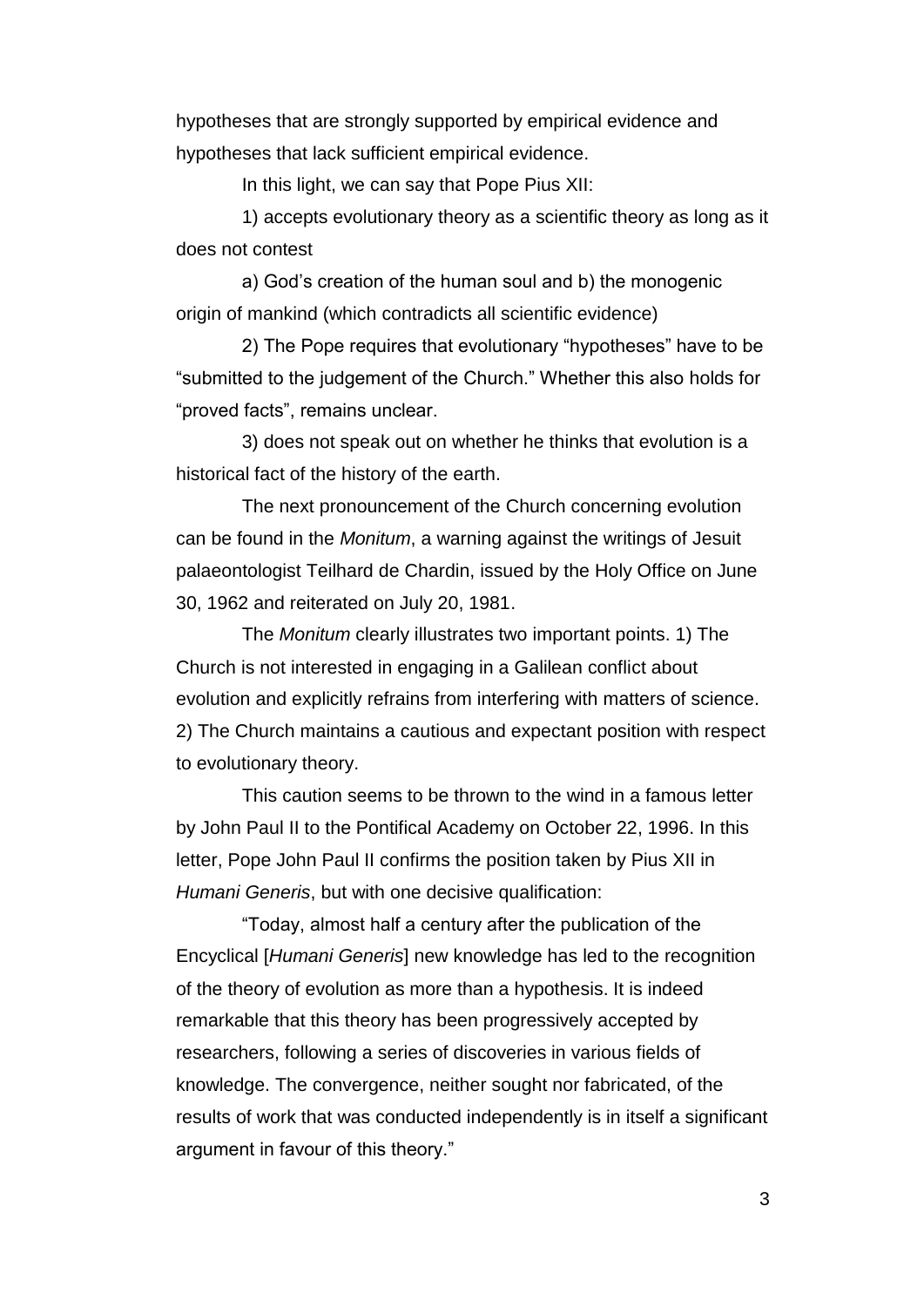But the Pope adds: "theories of evolution which, in accordance with the philosophies inspiring them, consider the mind as emerging from the forces of living matter, or as a mere epiphenomenon of this matter, are incompatible with the truth about man."

1) Pope John Paul II acknowledges the theory of evolution to be an adequately confirmed theory or, as formulated in Vatican epistemological terminology, it has risen above mere "hypothesis" and is beginning to be something like a "proven fact".

2) He, nonetheless, points to conflict areas. a) the monogenic origin of mankind (by implication only, because he confirms in a summary way what was said in *Humani Generis*) and b) God's direct creation of the soul. The thesis of the monogenic origin contradicts scientific evidence about the formation of species, while the question of the soul is a special conceptual issue that, to the best of my knowledge, the pertinent sciences probably are not that concerned about. But that the Pope contests the evolution of mind and brain contradicts flatly his praise of evolutionary theory in general as well as well confirmed results of evolutionary theory, anthropology and palaeontology.

Given that general policy to get out of the Galilean fire line, it is most surprising that recently the Church, in the person of one of its most senior Cardinals, seems to have taken up arms again and marching head-long back on to this Galilean battlefield. In an article ("Finding Design in Nature") that was published in the *New York Times* on July 7, 2005 Christoph Cardinal Schönborn was widely perceived as siding with the most recent incarnation of American Creationism, the socalled Intelligent Design Theory, ID for short. As this paper focuses on epistemological issues, I will not address all of the many other interesting aspects of this article but I will concentrate here on two pertinent quotations:

1) "The Catholic Church, while leaving to science many details about the history of life on earth, proclaims that the human intellect can readily and clearly discern purpose and design in the natural world, including the world of living things."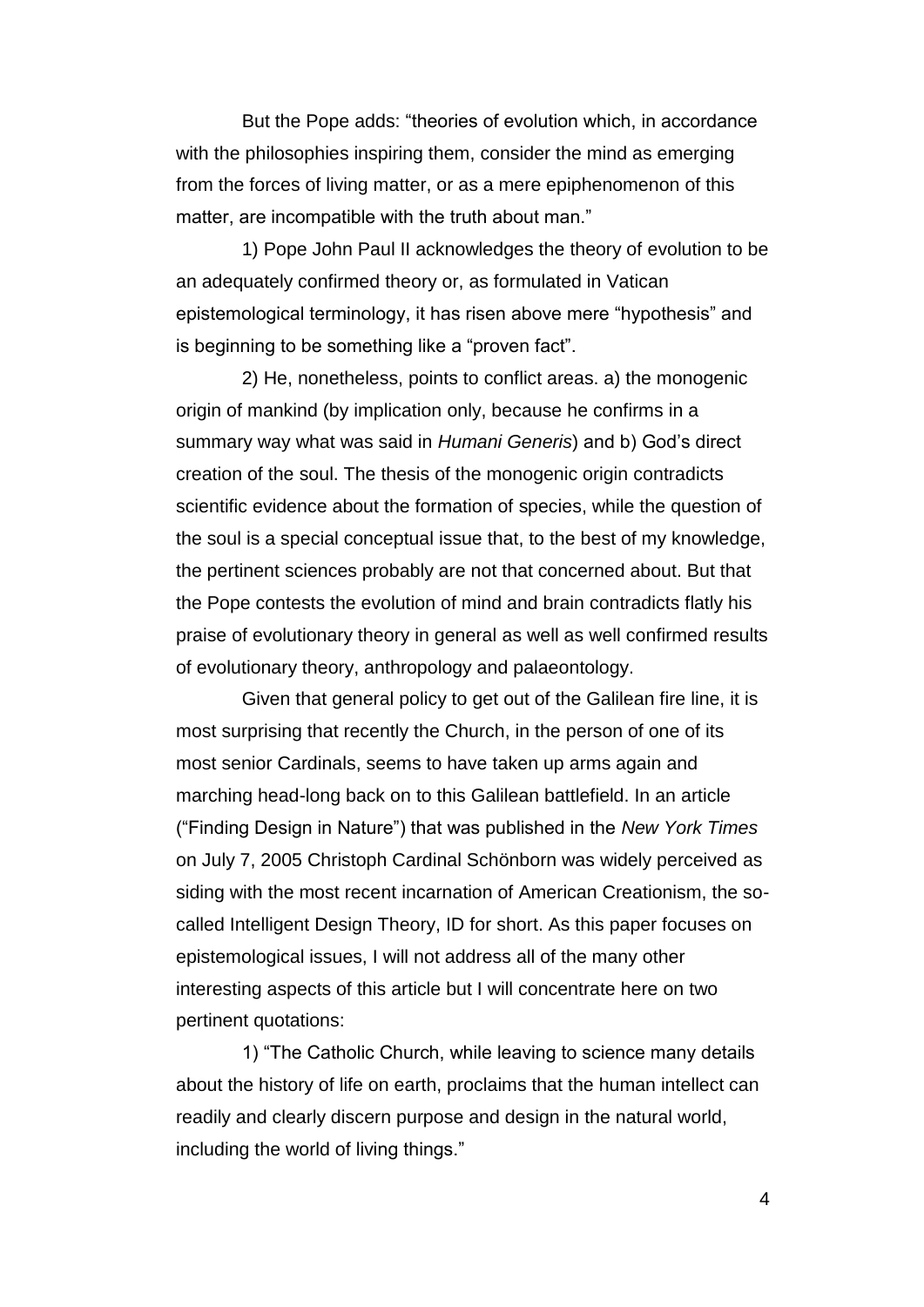2) "Evolution in the sense of common ancestry might be true, but evolution in the neo-Darwinian sense – an unguided, unplanned process of random variation and natural selection – is not. Any system of thought that denies or seeks to explain away the overwhelming evidence for design is ideology not science."

As to the first quotation, I should remark that evolutionary biology in the course of its 150 years of existence has been able to explain thousands of design-like structures in living beings in terms of evolution, of which natural selection, as proposed by Darwin, is the most important but not the only factor. Before the advent of Evolutionary Theory, such structures were believed to have been drafted by an omnipotent designer. To answer Cardinal Schönborn's first point in just one sentence: the human intellect, indeed, is able to discern purpose and design in the natural word, but explains this *scientifically* in terms of functional adaptations brought about mostly by natural selection.

As to the second point, tens of thousands of biologists all over the world will be astounded to hear that by relying on the two principles of evolutionary theory: random variation and natural selection, they are ideologists rather than scientists. Taking Cardinal Schönborn's assessment seriously and dismissing random variation and natural selection would put an end to both evolutionary biology, and most other areas of biology, as we know them today.

Schönborn's objections against evolutionary theory are, by the way, well known from creationist literature. Their mantra like repetition does not get them closer to the truth:

Both evolutionary biology as well as the philosophy of biology have dealt with these objections and have disproved them on countless occasions – to no avail.

Schönborn's anti-evolutionism does not seem to be an isolated position, however. In September 2006 in Castel Gandolfo at a meeting on evolution of Pope Benedict with his former students, he praised Schönborn's article in the *New York Times* this way.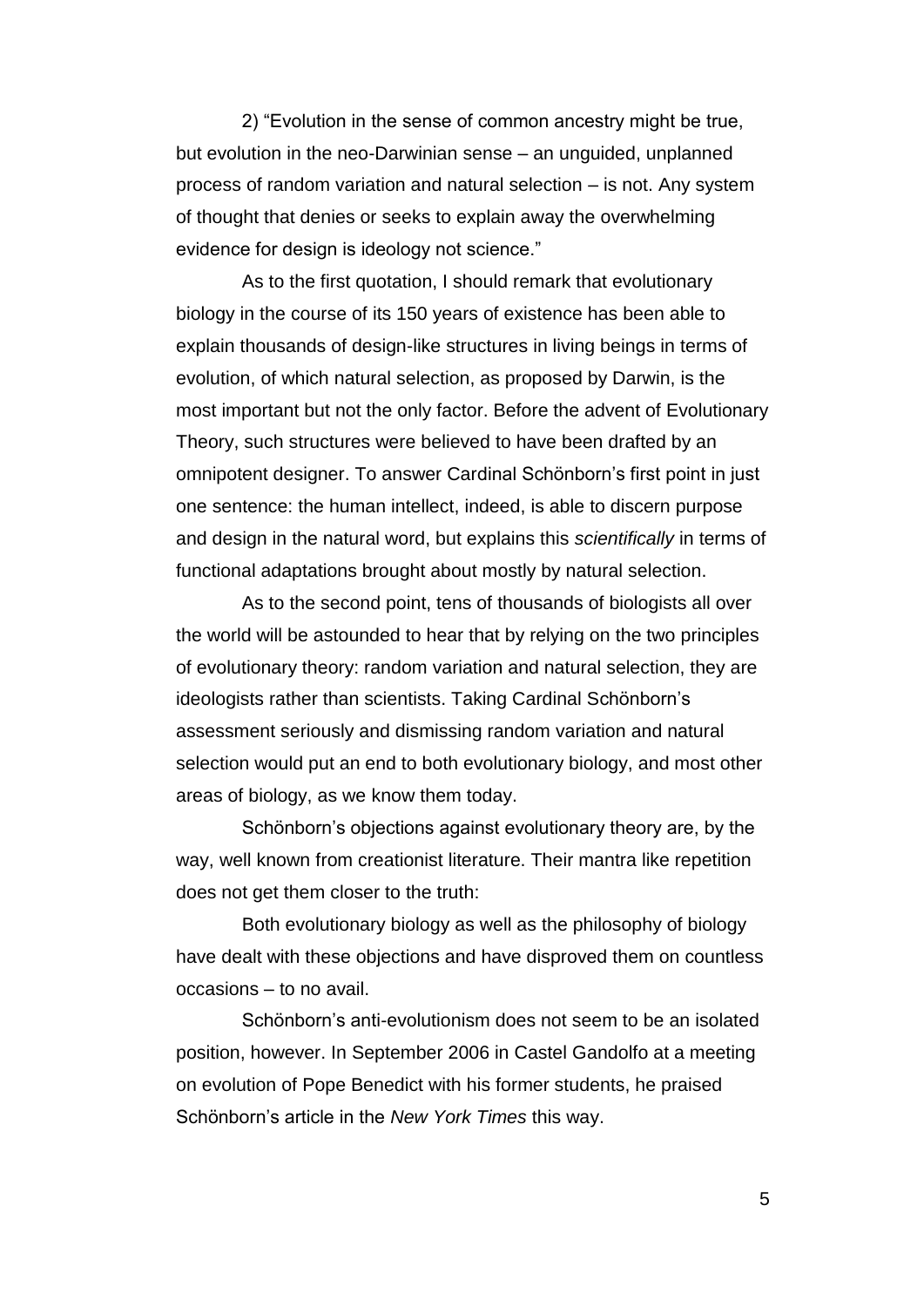It occurs to me that it was divine providence that lead you, Eminency, to write a gloss in the *New York Times*, to render public again this topic and to show, where the questions are."

Normally, one finds even behind bizarre positions of the Church a rational core. This seems to hold also in this case:

It is not clear whether Cardinal Schönborn *really* intended to do what he actually did: launching a new Galilean conflict; and whether he really wanted to side with ID. There is some evidence that he did not want this and that he merely meant to engage in a *Freudian* conflict but that he applied the arguments the proponents of ID implement in their *Galilean* fight against evolutionary theory.

#### **III. Freudian Conflicts on Evolution**

Freudian conflicts arise, when a particular science tries to explain away religion as a phenomenon in its own right. They do not specifically affect the Catholic Church, but religion in general. Therefore, the first task of those who wish to wage a Freudian conflict should be to develop an adequate definition, or at least a satisfactory characterization, of the concept of religion. So far nobody seems to have achieved this and, unfortunately, most of those waging Freudian conflicts hardly even acknowledge this as a major problem. The second task would be to adduce sufficient scientific evidence in order to substantiate their Freudian claims in explaining religion.

These two defects one finds also in Richard Dawkins' *God Delusion*. In Chapter 5 ("The Roots of Religion"), it is clear that Dawkins has difficulties in pinpointing the direct adaptational value of religion. After rejecting explanations based on group selection, Dawkins starts with the confession: "I am one of an increasing number of biologists who see religion as a by-product of something else" (174). The idea of by-product, i.e. the idea that a structure that at some period in time had evolved according to certain selective pressures is later used for other purposes than the one it was originally selected for, is quite common in evolutionary biology. This phenomenon is called "exaptation" of a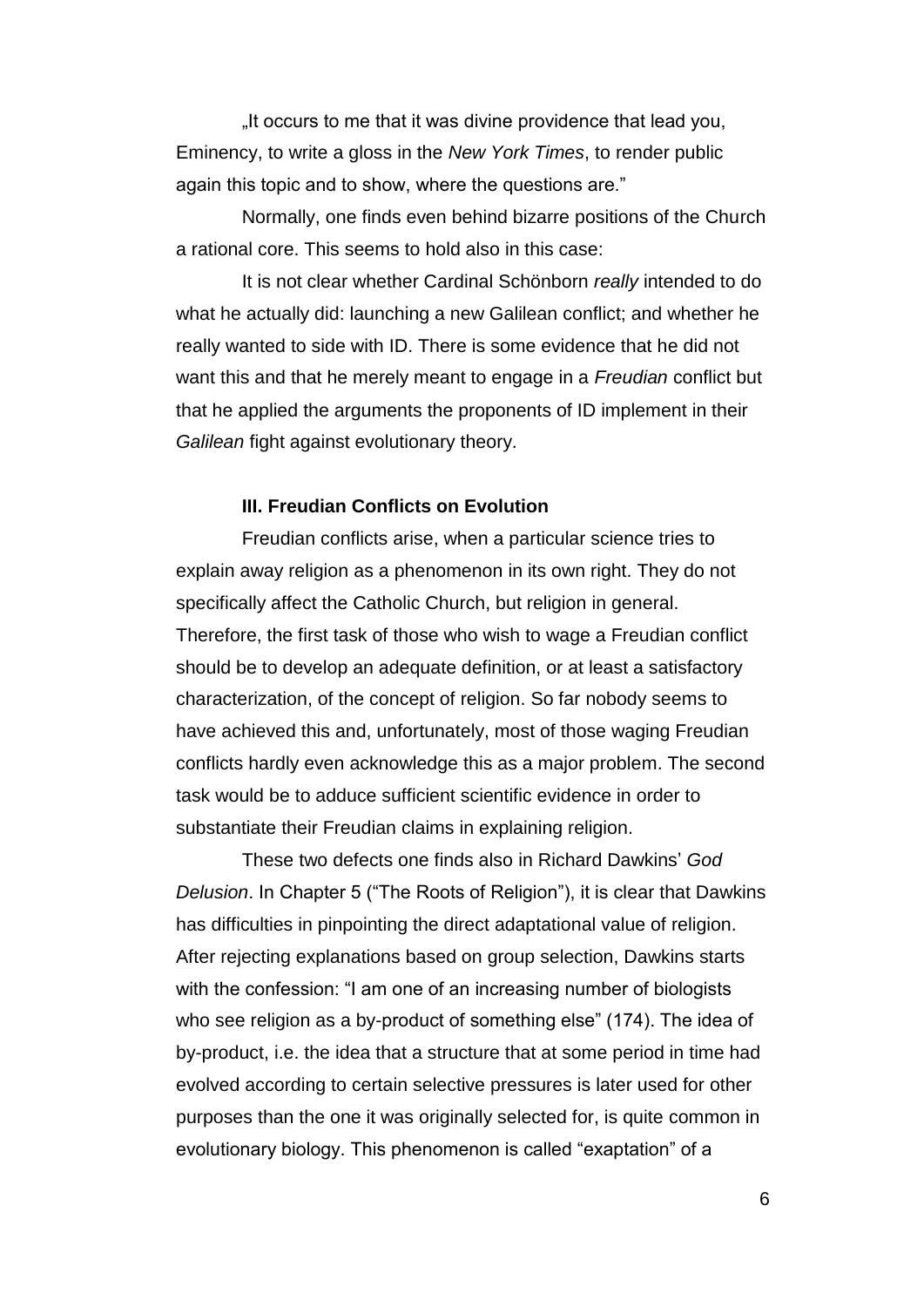structure, which is distinct from adaptation. Dawkins goes on to present the bold idea that: "natural selection builds child brains with a tendency to believe whatever their parents and tribal elders tell them. Such trusting obedience is valuable for survival." (176). Religion is just a byproduct of this brain structure.

Firstly, to assume that religion is above all or even exclusively about "trusting obedience" seems a rather narrow view of a monotheistic religion let alone a non-monotheistic religion. Secondly, as far as evidence is concerned, Dawkins just presents us nothing else than a just-so-story that abounds with "might" "could" and similar linguistic indicators of uncertainty and speculation. If natural science were conducted in this way, there could be no natural science in the sense we know and trust. In fact, Dawkins is much aware of the weakness of his position. "I must stress", he admits "that it is only an example of the *kind* of thing I mean, and I shall come on to parallel suggestions made by others. I am much more wedded to the general principle that the question should be properly put [i.e. religion as a byproduct of the evolutionary process], and if necessary rewritten, than I am to any particular answer." (174). In response to this, it must be said that the very principle of scientific research is that ideas have to be supported by evidence. What is virtually missing from Dawkins' claim is the evidence that religion is a "by-product of something else".

My criticism of Freudian attacks on evolutionary explanations of religion given here has two targets: 1) I would like to contest their claims that they have scientifically explained away religion by means of natural science. At best they could show some behavioural dispositions for religion in humans that are far away from the phenomenal richness of religions. Generally we see here the problem of methodological naturalism: are the natural sciences the right way of dealing with cultural phenomena? My preliminary answer is: NO. Cultural phenomena are much too complex as to allow one-dimensional explanations.